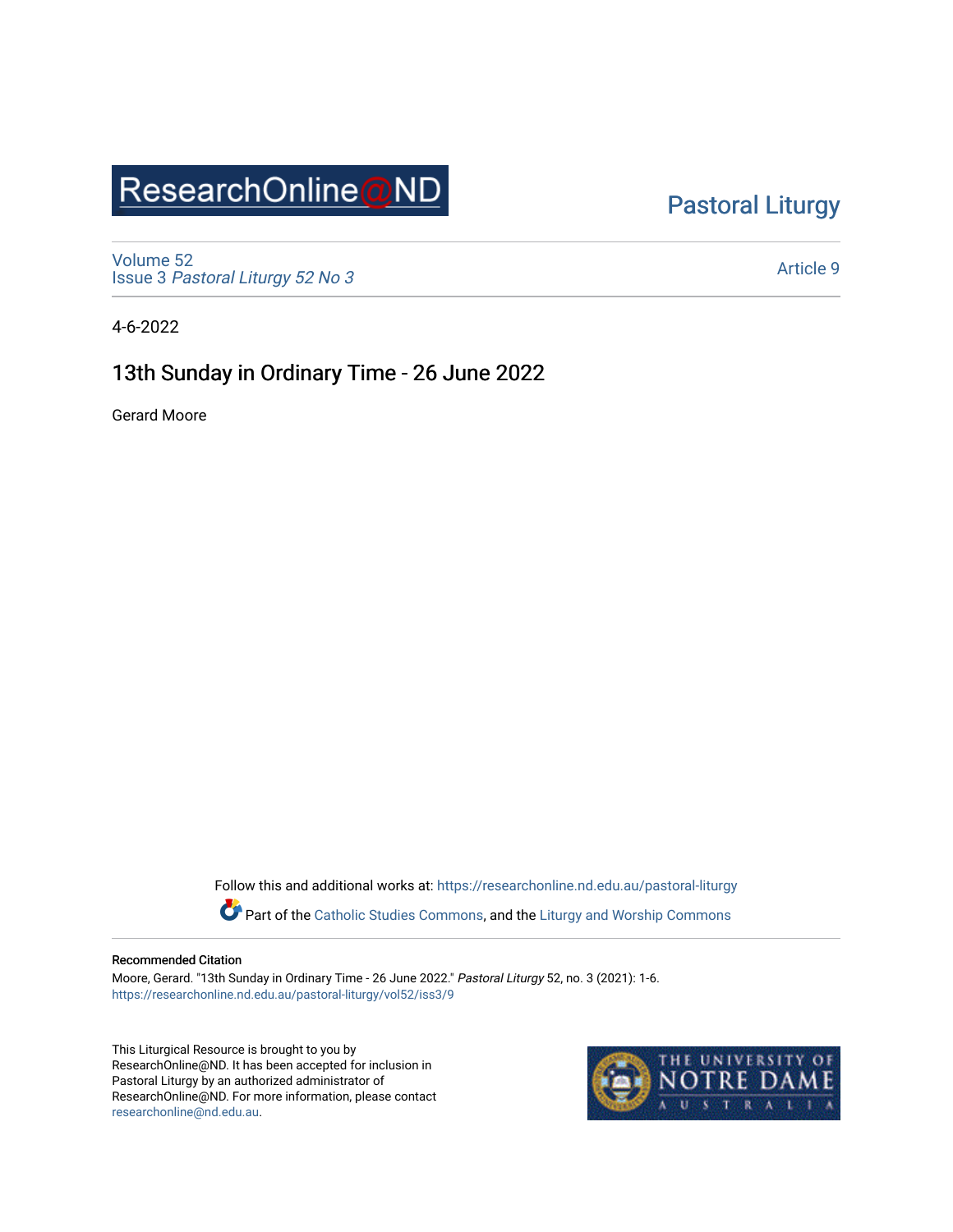

# **26 June 2022**

# Thirteenth Sunday in Ordinary Time

Reflection by Gerard Moore

#### **Introduction**

In the Gospel Jesus turns his face resolutely towards Jerusalem, where his fate will be at the hands of power and priesthood. It enables us to see the cost of discipleship, a theme reflected in the passing of the prophet's mantle from Elijah to Elisha.

## **Penitential Act**

Use one of the *Roman Missal* texts or this optional litany form:

Lord Jesus, you came to show us the way. Lord, have mercy.

You call us to follow you. Christ, have mercy.

You bought us freedom. Lord, have mercy.

## **Collect**

*The oration* O God, who through the grace of adoption chose us to be children of light, grant, we pray, that we may not be wrapped in the darkness of error but always be seen to stand in the bright light of truth.

Our prayer is the first of three which we encounter in Ordinary Time that have come from the worship of the Church of Milan. Some borrowing from the so named Ambrosian Rite is not too surprising, considering that the ancient liturgy had close parallels to that of Rome and was also Latin based, and more recently that Pope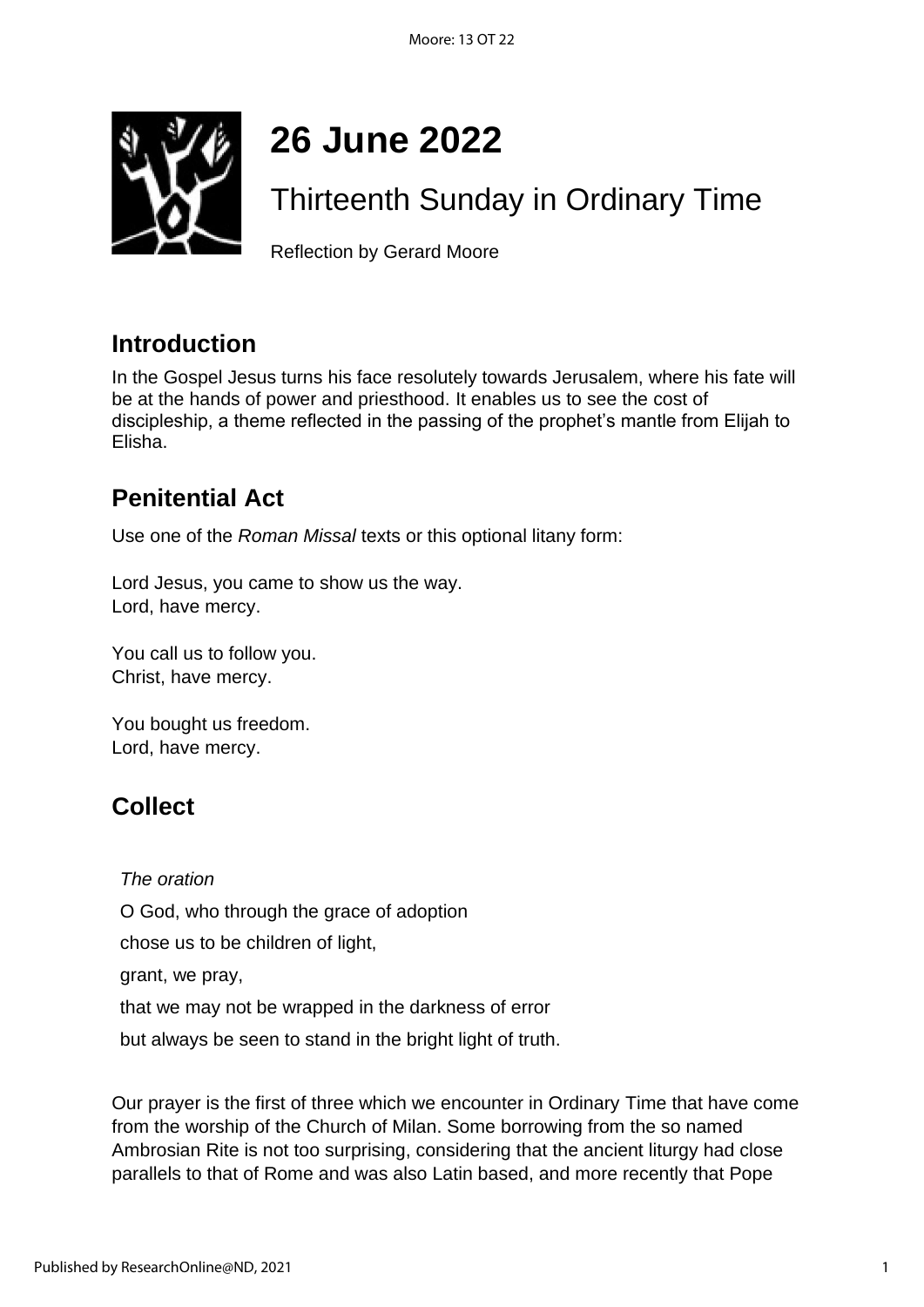Paul VI, the ultimate revisor of the Missal, had been the Archbishop of Milan prior to his election as Bishop of Rome.

The original setting of the oration are the prayers of fasting and preparation for the feast of Pentecost. In Milan, Pentecost was seen as an appropriate time for baptism, and the collect is replete with baptismal imagery.

The prayer reminds us that we respond to God within a relationship established by God. It is at divine invitation that we are adopted as children and live in the light. The vocabulary is evocative of the great acts of God: creation, the incarnation, the resurrection, the sending of the Spirit and baptism.

We live according to the divine will when we engage wholeheartedly and continuously in the truth revealed by God's light and splendour, including loving our neighbour and behaving in righteousness. The step away from God's adoption is to be enveloped by darkness, loss of direction, the abandonment of hope, sin and eternal death. This is not the will of God for the baptised. (Gerard Moore)

## **First Reading**

#### **1 Kings 19: 16b, 19-21**

At the call of Elijah, and on the will of God, Elisha burns up his old life and follows the call to be prophet of God.

#### **Responsorial Psalm**

#### **Psalm 15: 1-2, 5, 7-11. R. cf. v.5**

*You are my inheritance, O Lord*

The psalm reminds us that our only need is for God. Elisha followed God's call but as Jesus discovered, others can find it difficult.

#### **Second Reading**

#### **Galatians 5:1, 13-18**

Our freedom comes in the guidance of the Spirit.

## **Gospel Reading**

#### **Luke 9:51-62**

Discipleship is resolute, unpredictable but committed.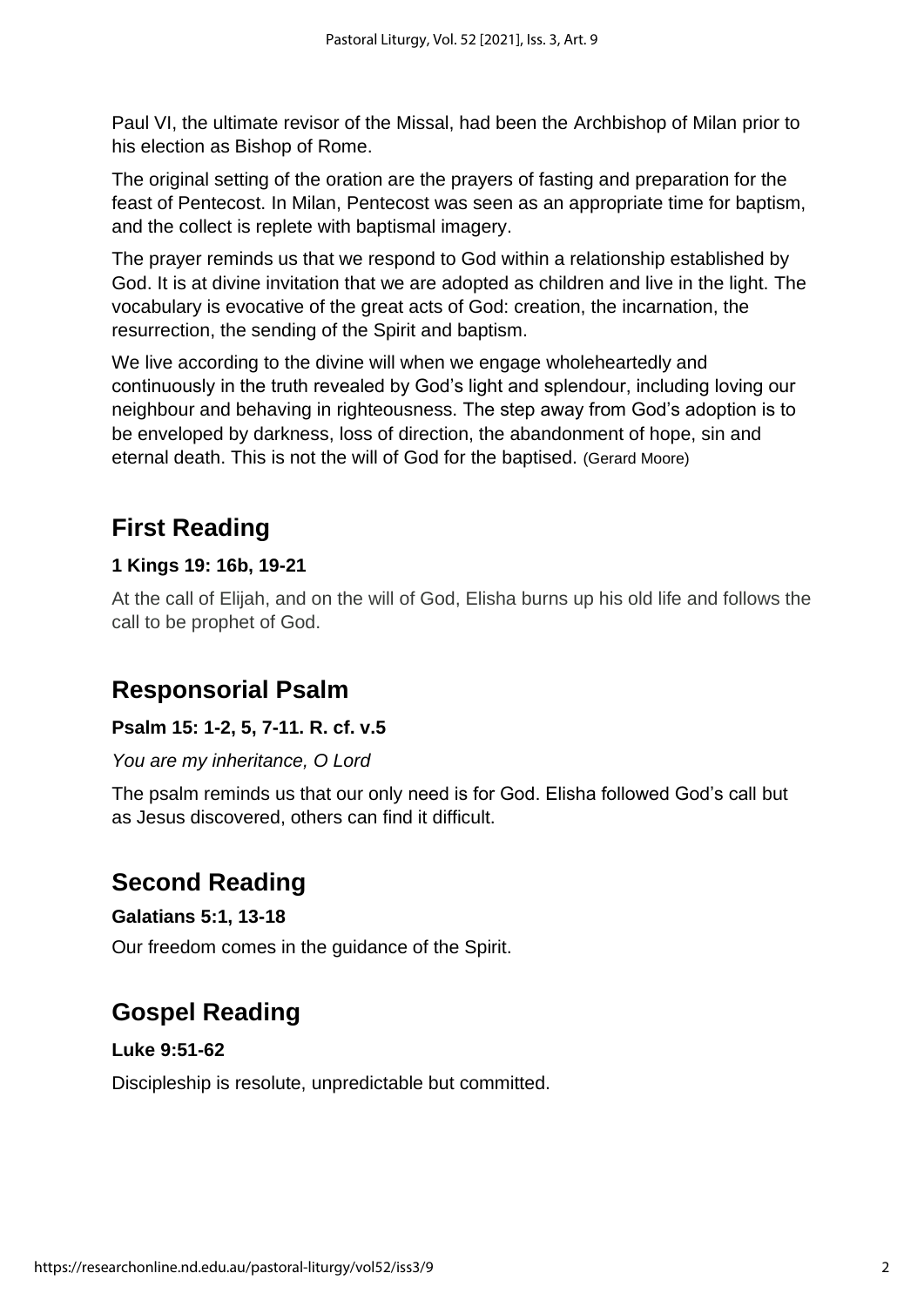#### **Reflection**

Our first reading is a story of prophetic succession where we have two of the great figures of the Hebrew bible together, and the exchange has a somewhat terse character. There are a few things to unpack first up. The prophet is one who speaks the mind of God: rather than foretells the future; the prophet speaks the will of God into the present. With Moses, Elijah is seen as the greatest of the prophets, and so his successor too has importance in the religious imagination of the people. Elisha will live up to this.

The episode is under the direction of God: true prophets are called by God and speak and act the divine will. Elijah and Elisha are true prophets.

Elijah accepts the concept of succession. His prophetic gifts are not his to own and retain. He is one who does the will of God, and there is a time for this to pass to another. There is a side lesson here for all of us: our leadership, our ownership has its time, and it is important to be able to let go. The narrative however picks up on the obedience of Elijah.

In the transition, Elisha has a choice. Yet he is not entirely free. To walk away from the will of God as delivered by the prophet is no small thing, and the prophets often speak of how they are compelled to speak. So, there is choice, and there is an initial hesitancy in Elisha, with a desire to say farewell to his parents. Elijah looks askance at this, and the anointed successor understands the calling and breaks with the family. In true prophet style, that is unpredictable to those outside the mentality, Elisha makes a definitive break with the family, burning the plough, cooking the oxen and feeding meat to the servants. He is leaving the family a clear message that he is no longer theirs but belongs with Elijah as a servant.

This reading is set for us as an accompaniment to the Gospel. Elisha's is a stark calling, and he responds definitively. Yet there are points in it that stand well in their own right. The need to be able to let go is part of Elijah's own journey. Nor does he get to choose his successor. This is not always an easy lesson for parents, leaders, anyone in a community. I suspect it is not a straightforward reality for anyone engaged in the Plenary Council. There has to be trust in God's doing. With this, Elisha strikes out on his own path. He goes from having servants and livelihood and wealth to being the servant of a wandering ageing prophet. He embraces the choice to take up the divine plan. It is an unembellished reading but one full of drama and conviction.

The readings from the New Testament literature often do not match the Gospel, but there is a happy resonance here. It is built around freedom, but to embrace the freedom God offers is to embrace love of neighbour. There is also here the correlation between freedom and the movement away from selfish desires and mere pleasing of ourselves. Within this is the ongoing teaching of Paul that being in God is not equated with obeying the Law, but rather obeying the Spirit. And so, in this passage from Galatians, the Apostle brings together four dynamic concepts. Freedom in the Spirit is evidenced in love of neighbour and unselfishness rather than greed and self- satisfaction.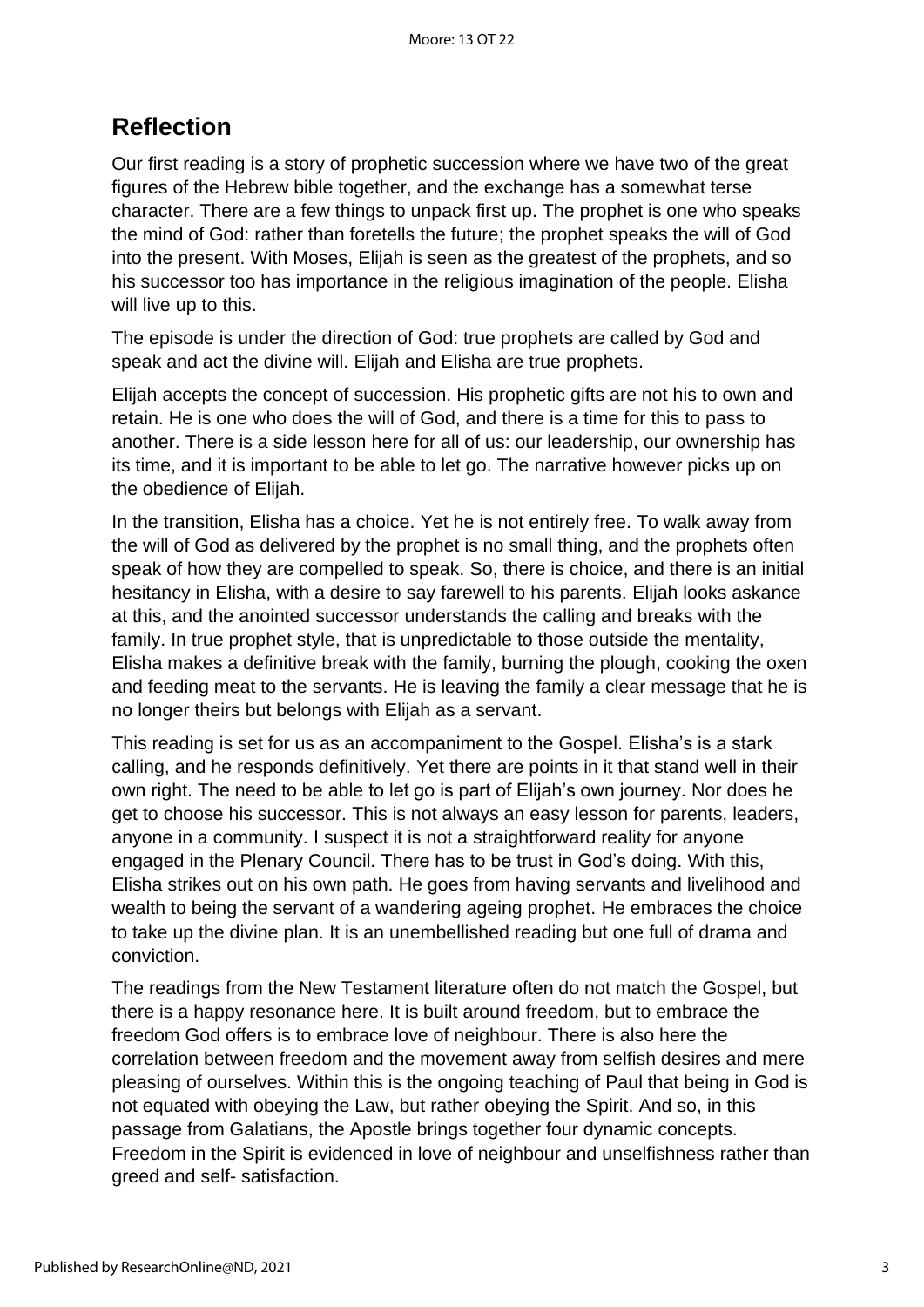Whereas with the Elijah/Elisha passage there is a sense of call and radical response, here with Paul there is the freedom that comes with obedience to the Spirit and its evidence in a life of love.

For some scholars, the first sentence of our Gospel is one of the most telling in the Gospel, and perhaps in the life of Jesus. It looks innocent enough, but it signals a transition in the mindset of Jesus. Across his ministry there is given to us a sense that he will one day confront 'Jerusalem', the city itself and the powers that reside there. Luke captures that moment in Jesus' own thought with this single line that he resolutely determined to journey to the Holy City. It is worth being mindful here of the great journey narrative in this Gospel. Jesus is not going on a mere pilgrimage to the city but is taking a step in the divinely driven journey from Galilee to Jerusalem (and onwards to the whole world in the Acts of the Apostles). This sentence is the moment of acceptance by Jesus that his fate is not in his hands, rather he is obedient to the divine will. In a sense, we have here the beginning of the Passion.

It follows then that the next set of passages are about discipleship. Jesus' obedience and resolute stance are the context for following the master.

The disciples do not fare well in the first story, one of rejection by the Samaritan village. The villagers have a narrowed vision, deeply wrought into their culture and faith, and cannot move beyond it to accept Jesus. Jerusalem is not their religious capital, and they cannot accept that Jesus would take that route. Yet the response is not fire and destruction. They are left free, but with their own decision. Discipleship does not presume acceptance, nor offer damnation.

The second story places discipleship before stability. Following Jesus has unexpected twists and turns, and there is no guarantee of rest. The animals may fare better.

The third and fourth encounters are somewhat of a pair and are written up with reference to the Elijah/Elisha story in the opening reading. Discipleship is forward looking. It is to journey with Jesus, not to look behind at what is left. It is a choice with effort: it is to put a hand to the plough. It is to proclaim the Gospel.

Returning to the opening words of the passage, discipleship is to follow as Jesus himself followed: to turn towards Jerusalem and not to look back.

With the thrust of Pope Francis towards missionary discipleship, these readings carry some of the characteristics that are entailed in taking up this challenge. Discipleship is under the example of Jesus. Our discipleship mirrors his. It has hard moments and difficult choices. Yet it is not damning or self-righteous. There is something about 'letting go' that characterises our reading for today. Though these are not the only characteristics of following Jesus, they are put before us this week as a reminder that the setting of discipleship is the Passion. We need also be mindful that the setting of the Passion is the Resurrection.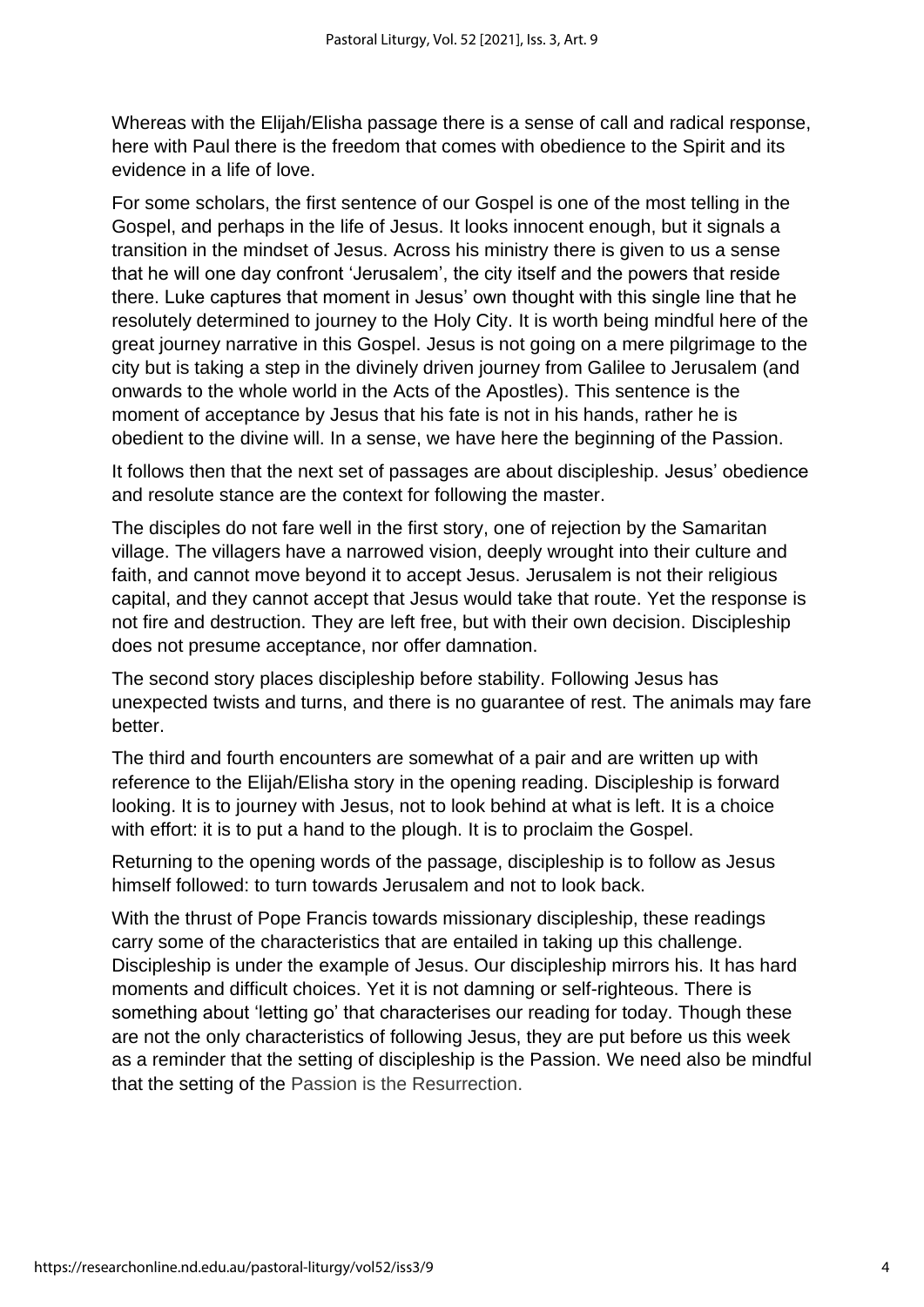## **Prayer of the Faithful**

## **Introduction**

Through the voice of the psalmist, we declared ourselves to have God as our inheritance. Therefore, we have the desire to offer our needs to God.

#### **Petitions**

Let us pray for the leaders of our Church: Pope Francis and all the clergy, lay and religious leaders. May they always see eternal life as our inheritance and help us to achieve it through their prayer and example.

*(Pause)* Lord hear us OR We pray to the Lord.

Let us pray for the leaders of our world that they will work towards peace and always discourage war. May they find purpose in love of their own people rather than power over many.

*(Pause)* Lord hear us OR We pray to the Lord.

Let us pray for the Plenary Council members that they will work courageously towards resolutions that will make for positive change in the Church in Australia. *(Pause)* Lord hear us OR We pray to the Lord.

Let us pray for all those who find it difficult to follow Christ. May they find a place for the Holy Spirit in their hearts and have the strength to turn to Christ. *(Pause)* Lord hear us OR We pray to the Lord.

Let us pray for all those who are suffering from the pandemic:; physically, economically or spiritually. May they find strength and peace through others to move to a better way of living.

*(Pause)* Lord hear us OR We pray to the Lord.

Let us pray for those who suffer from the results of climate change. May they find a way through the trauma with the help of good neighbours. *(Pause)* Lord hear us OR We pray to the Lord.

Let us pray for ourselves that we will work towards becoming a more Christ-centred and missionary church.

*(Pause)* Lord hear us OR We pray to the Lord.

## **Conclusion**

God our Father, we bring these prayers with the understanding that they will be answered through the power of the Spirit and in the name of Jesus, the Christ.

**Amen.**